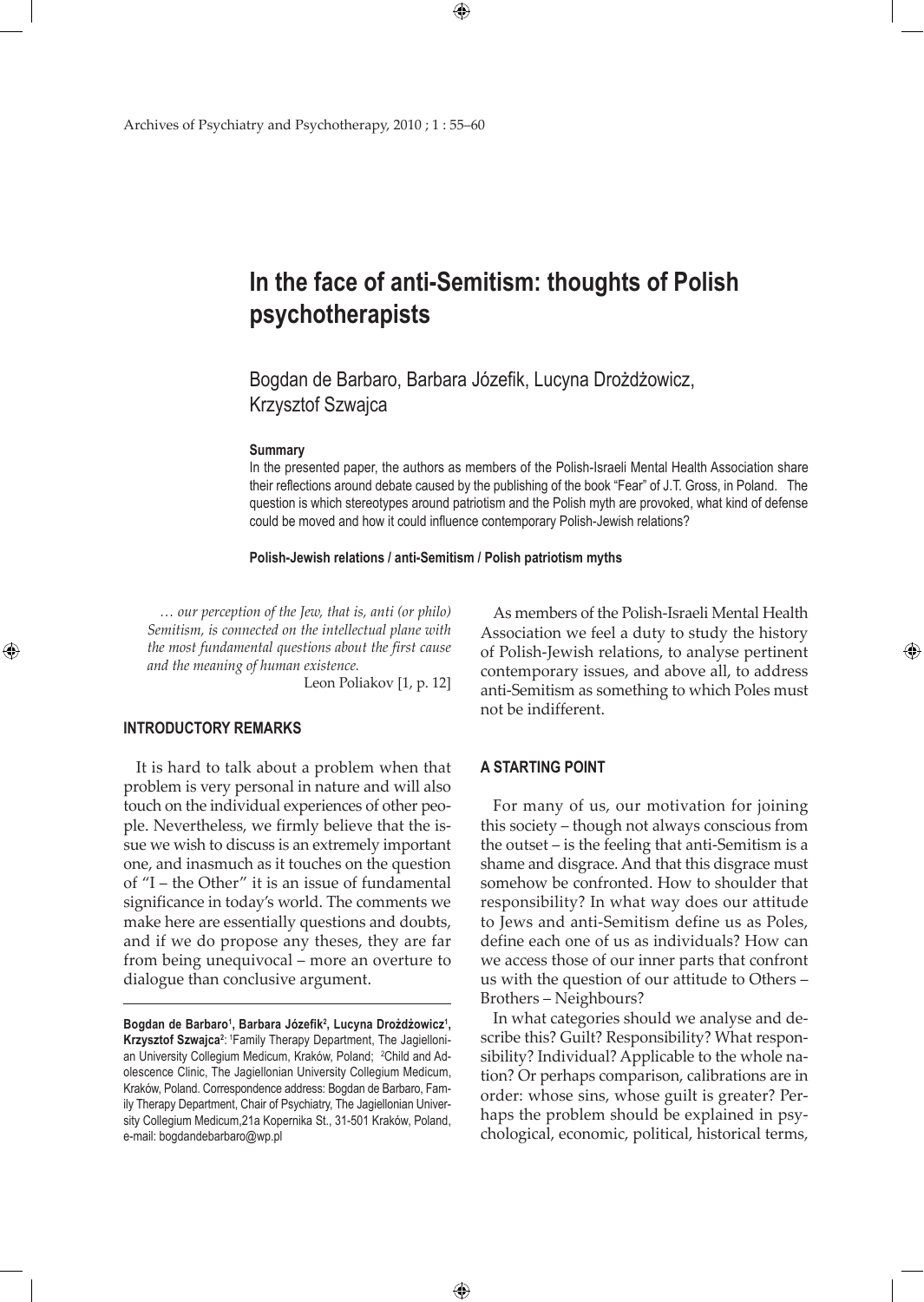and then these reductionisms applied to an explanation of all the problems? But if we deconstruct the myths of what we are like – we "glorious Poles" – then what will be left? Maybe a national mythology is vital to progress? For where would our identity be without it? Does accepting Zygmunt Bauman's [2] claim that we are living in times of "fluid identity" solve the problem?

As a point of departure for these debates we will examine the reception of two books by Professor Jan Tomasz Gross [2, 3] that directly address this topic: ′*Neighbours*' and ′*Fear*'. These books have become an important voice in a discussion on Polish-Jewish relations that has continued since the 1980's.

# **GROSS AND HIS IMPACT ON SOCIAL DISCOURSE ON ANTI-SEMITISM**

Jan Tomasz Gross, a Polish historian living and working in the United States since 1968, has made a major contribution to reflection on the Polish identity with his works, which have presented a profound challenge to the national consciousness. In the year 2000 he published the work ′*Neighbours. The Destruction of the Jewish Community in Jedwabne, Poland*', which describes the active part of Poles in the vicious murder of 1.600 Jews in July 1941. Neighbours murdered neighbours. Poles burned Polish Jews alive in a barn.

Gross's publication unleashed a storm in Polish society, and divided Poles into those who received that fact with horror and pain, and those who set about questioning the facts described by Gross in a variety of different ways. Chief among the methods designed to sustain the myth of the Pole as a noble being, impeccable patriot and hero was the charge of bias and "poor professionalism" levelled at the author. This was supported by researchers' subsequent findings that reduced the number of victims: probably not 1,600 but fewer (some 300–400 people perished). It was emphasised that "it wasn't the Poles, it was some hooligans"; the "context" of the crime was explored, in fact a single aspect of it: Jewish collaboration with the Soviet occupant. (The flagship publication of this stream, Marek Wierzbicki's "Poles and Jews in the Soviet Zone" concludes: "One of the key consequences of the occupation of Western Belarus was that relations between the Polish and Jewish populations crumbled remarkably. There were a number of circumstances that were conducive to such a drastic evolution of relationships between Jews and Poles but one led the way. It was, apparently some of the local Jews' reluctance or hostility towards the Polish state, which resulted directly in a growing reluctance or hatred towards Jews among the majority of the Polish population" [4, p. 303]). There were also moves to reduce the impact of the Jedwabne murder with the justification, that it was inspired by Germans (their urging, acquiescence, presence, and in more radical versions: perpetration or order and direct supervision). This circumstance permitted the propagators of this argument to diminish the Polish contribution and retain for the Poles the role of victims of manipulation. This brief synthesis of reactions shows the breadth of defences**: shifting of responsibility, denial, and minimisation**.

Gross's next book, ′*Fear. Anti-Semitism in Poland after Auschwitz. An Essay in Historical Interpretation*', came out in 2007 (a year earlier in the US) and unleashed another storm. In this work the author described events that occurred directly after World War II and confirmed the fact of anti-Semitism in Polish society: pogroms (in Kielce and Krakòw), looting of property that before the war had belonged to Jews, numerous group and individual murders of Jews returning from the death camps. It criticises in particular the role of the Church in Poland as passive in the face of evidence of anti-Semitism, and on occasion even conducive to anti-Semitism.

This publication polarised the Polish society even more than '*Neighbours*', and provoked extreme reactions. That polarisation is reflected in sociological research: groups representing anti-Semitic and anti-anti-Semitic views have clearly increased in number. Significantly, the unwillingness to accept these shocking, painful facts was common to both individuals and national institutions. For instance one such state institution, the Institute of National Remembrance, issued a document that attempted to cast doubt on Gross's findings, and the staff of the Institute became his staunchest critics. There was also a rather curious incident, this time an individual initiative: a notification to the public prosecu-

Archives of Psychiatry and Psychotherapy, 2010; 1 : 55–60

 $\bigoplus$ 

⊕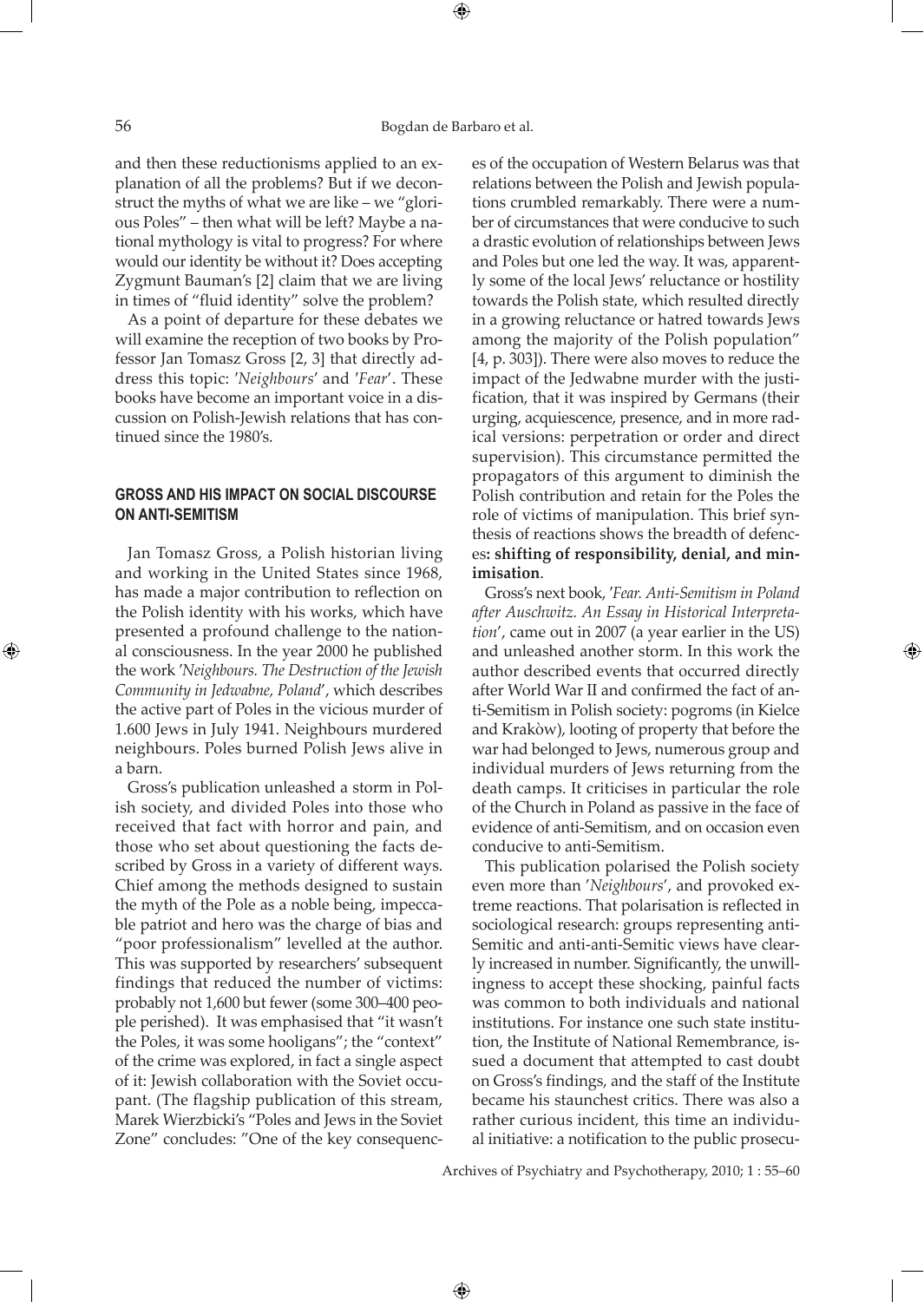tor of a suspicion that Gross had committed the crime of slander against the Polish nation. (The court rejected the petition. Incidentally, new to the Polish law, this crime was defined in reaction to ′*Neighbours*′) Polish readers, and in particular Polish Catholics, found it particularly difficult to confront the description of what Gross referred to in the Polish title of the book as "moral disintegration", and in many cases the instinctive reaction was one of denial. Many described Gross as an "anti-Polish extremist", accused him of writing "in keeping with pre-defined assumptions", or "drawing on selected sources to prove his claims". Many refreshed the past stereotypes of "Jewish communists" and a communist inspiration for the most widely known of post-war

murders, the pogrom in Kielce. But this attempt at substituting an officer of the secret police for the figure of the German Nazi in the national mythology no longer had the same power (the secret police, even if they were acting on the inspiration and orders of the Soviets, were Poles). The traditional conception of the national consciousness founded on idealistic myths featuring suffering, heroism and Catholicism had suffered a blow. For '*Fear*' also, as we mentioned above, implicated the Church and the clergy in the guilt of anti-Semitism. This was the first time that such a direct, sharp, unequivocal charge had been levelled publicly at the Church and at that section of society identified as Catholic.

⊕

The reaction of the Polish Church and Polish Catholics to '*Fear*′ was polarised: at one end of the scale, among some Catholics, there was a marked recognition of guilt, acceptance of responsibility, and confrontation with a painful past. Important elements of the process of exposing contemporary anti-Semitism in Poland have been initiated by some Polish Catholic circles. ′*Fear*′ and other books and publications describing and analysing Polish anti-Semitism are published by Catholic publishers. At the other extreme, however, the prominent nationalist and anti-Semite Robert Nowak was permitted to appear in churches and parish halls to give lectures in which he directed aggressive polemic at Gross's theses. The official Church – in spite of the firm stance of John Paul II on the issue – essentially remained silent, which sadly has to be treated as its lack of willingness to examine

its own conscience on this count. For those of us who consider ourselves members of the Roman Catholic Church this is a deeply painful fact.

In the year 2000 part of Polish society hoped that the Jedwabne murder committed in a small, poor town in the country's periphery was the last grim mystery in Polish-Jewish relations. This hope proved vain, however, for the publication of *Fear* opened what was in a sense an even more terrible chapter. Moreover, ′*Fear*′ also provoked significant media interest. It intensified the process that could be called a "national examination of conscience". Its dimensions are reflected in the fact that less than six months after the publication of '*Fear*′, another book, little short of 400 pages, came out, "*Wokół strachu*", ′*Around Fear*′, a compilation of important articles, statements and works produced with the inspiration of and as reactions to the book ′*Fear*′ [6].

So what can we say about the process of building a national identity? There are two tendencies in play here: some seek an unsimplified identity; they are prepared to confront a painful, difficult past. Others still need a mythologised, idealised image. What will be the outcome of the clash of these two narrations? Will Polish citizens of Jewish origin obtain the right to a presence in the Polish national memory?

### **THREE DIMENSIONS TO CONSIDER**

#### **I. The socio-historical dimension**

Consideration of the social or, more broadly, the socio-historical dimension of this issue requires recourse to the national mythology. In the Polish tradition there is an extremely strong myth of the Poles as a nation of above-average, even unusual patriotism, heroic dedication, and simultaneously as a nation disadvantaged by fate owing to its geographical location, surrounded by imperial neighbours. This myth has a long tradition: reinforced by the more than centurylong period of Poland's partition (in the 19<sup>th</sup> and early 20<sup>th</sup> centuries), its occupation by Nazi Germany, and, after World War II, and the status of the People's Republic of Poland as vassal to the Soviet Union. The millennial history of Christianity in Poland cements this myth further and adds a religious, often even mystic flavour. The

Archives of Psychiatry and Psychotherapy, 2010 ; 1 : 55–60

⊕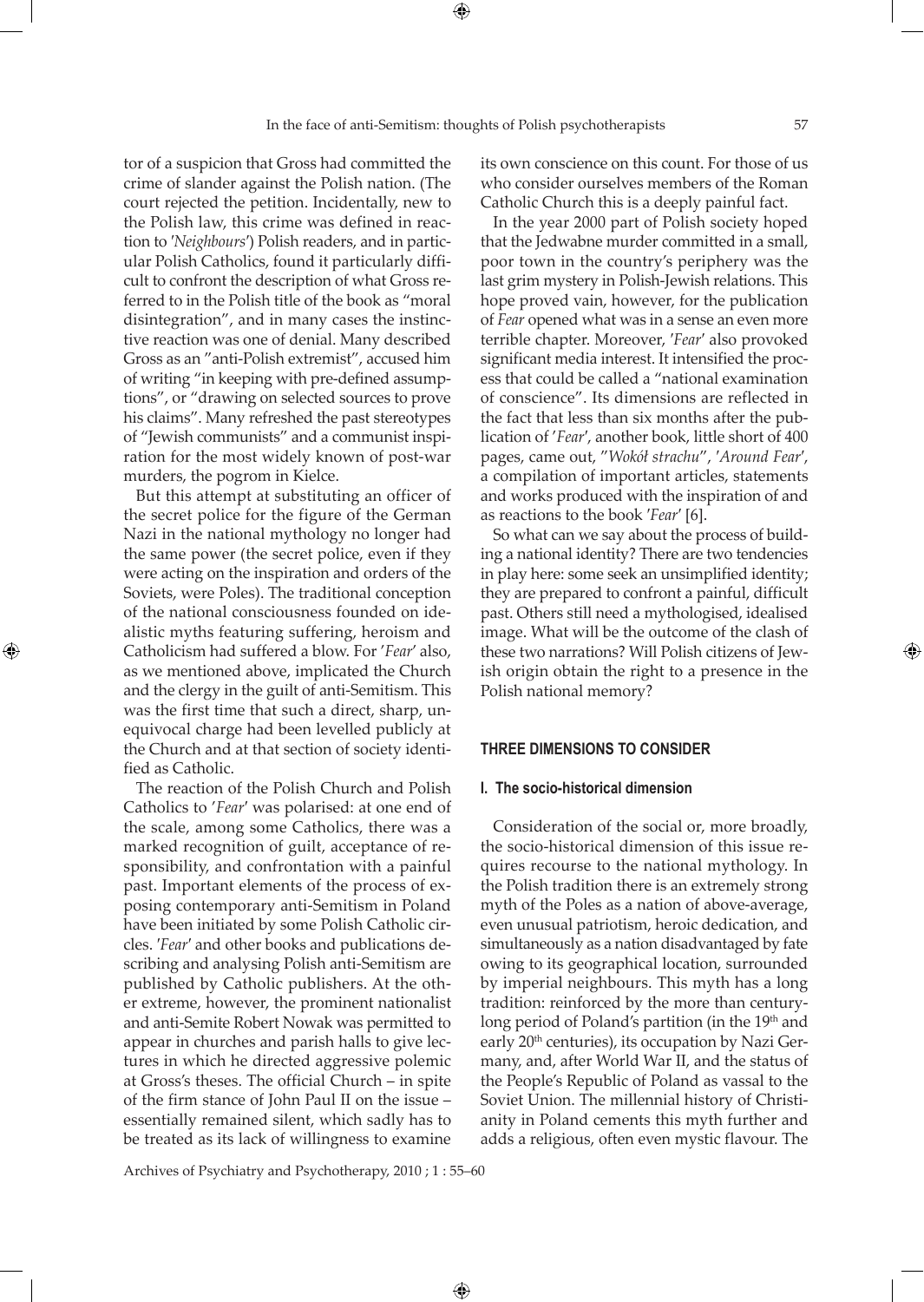⊕

elements of which this image is composed are on the one hand the construction and perpetration of a narration founded on the myth of positive endurance ("We survived the Swedish deluge, we'll survive the Soviet one too"), the purpose of which is to "uplift hearts", and on the other hand demonstration that "Poland is the Christ of Nations". It has suffered and saved Europe from outsiders: Sobieski turned back the Turkish flood at Vienna in 1683, and Piłsudski frustrated the Soviet attack in 1920. This mythology is accompanied by references to Polish openness (the Arians), the Poles' extraordinary heroism (successive uprisings), and individual icons (often listed in a single breath: Copernicus, Chopin, Skłodowska-Curie, and, for the past quarter-century, John Paul II).

Incidentally, it is important to add at this point that we do not question the existence of a construct such as a national mythology in itself, for we recognise its usefulness (in particular for a nation that for centuries has been forced to fight for its sovereignty). The point of our reflection is simply to show the context in which the universal bacterium of anti-Semitism has found a good breeding-ground in Poland. And at the same time it is hard to confront. For in this mythology about Poland, if we are the ideal nation, then there is no, can be no anti-Semitism, and suggestions that it does exist are treated as slander, and further proof of persecution of the Poles. And if "incidents" such as that in Jedwabne have occurred, then they were the work of hooligans (and thus not necessarily Poles – perhaps if it was hooligans then it wasn't Poles after all?). Attempts at deconstructing these myths are treated as betrayal, a lack of patriotism, or a form of perverse masochism.

A further circumstance here is the discourse surrounding World War II that was dominant in the period 1945–1989. Polish issues were often passed over or marginalised. The years of silence surrounding Stalinist crimes provoked comparisons and an "arithmetic" approach to history ("The Jews had the Holocaust, we had deportations to Siberia" or "Stalin caused many more deaths than Hitler"). And hence a consequence of this that became possible was the rescinding of the exceptional status of the Holocaust crimes, and, in the version that did not fall into this trap, a "historical rivalry". This competition as to who

suffered more is one of the most significant blind alleys: it causes the degeneration of personal and existential reflection.

At the same time, for nearly half a century broad swathes of society were denied memory: for instance, it was forbidden to write or speak about the extermination of Poles by the Soviets. Both the memory of extensive groups within society, such as the pre-war Polish intellectual elite (which of course held heterogeneous world views), and the memory essential to individual identity, that handed down from generation to generation, suffered serious damage.

This violation of the Polish identity within families continues to provoke a variety of reactions, a fundamental symptom of which is a closed front against the Other – Different – Alien.

We are part of this context, and the question arises: can we rise above it? And how to talk about it? In a group? Or only with those who are prepared to deconstruct the mythology, or perhaps also with its defenders? Is labelling the latter "anti-Semites" not an oversimplification? A label like that puts an end to dialogue. Should Israelis be part of our Polish-Polish dialogues? And maybe Germans too?

At this stage in our reflections it will be useful to shift the accent from the social or socio-historical to a narrower perspective: first the professional, and ultimately the personal, essentially existential.

## **II. The professional dimension**

During our first Polish-Israeli conference<sup>1</sup>, Professor Dov Aleksandrowicz said that "psychiatrists are experts on difficult matters". Psychiatrists and psychologists are the right people to be addressing threads such as anti-Semitism and post-Holocaust trauma, for who, if not we, is equipped to deal with the issue of exclusion?

What is more, who, if not the psychiatrist, is capable of describing the insidious paths and mechanisms of power, especially an enslaving power that treats its society instrumentally and turns honourable citizens into a blind tool in the service of criminal ideas?

 $\bigoplus$ 

⊕

<sup>&</sup>lt;sup>1</sup>The 1<sup>st</sup> IMPHA Conference "Myth and Taboo" took place 26–27 September, 1999 in Kraków.

Archives of Psychiatry and Psychotherapy, 2010; 1 : 55–60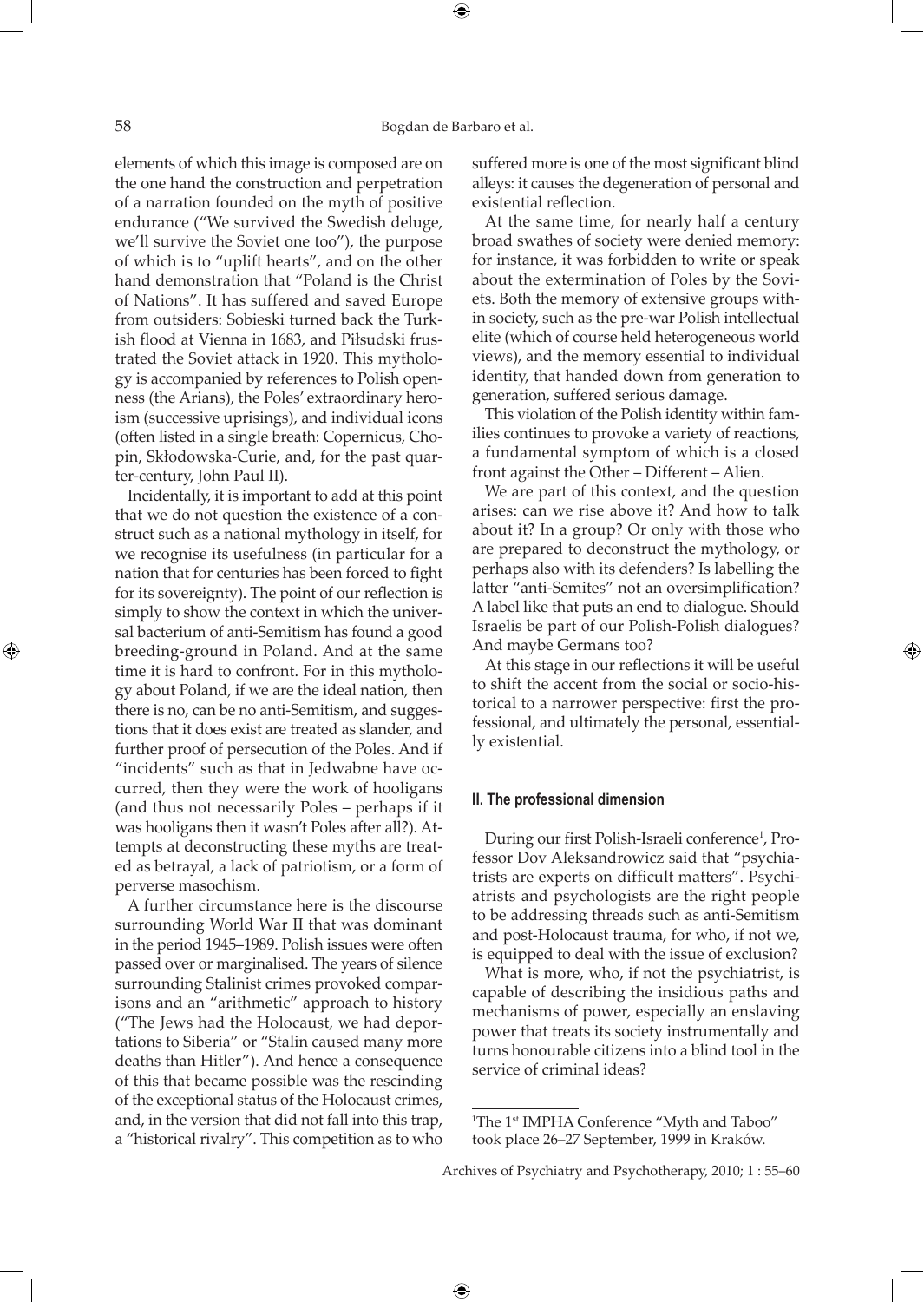There is one more important question: to what extent can our knowledge of the man be helpful in understanding social processes? We know how difficult and painful it is to seek the truth; we have studied trauma management mechanisms, investigated trauma's treacherous ways, power and significance of defences; we know how to handle therapy. We know the man, but do we also know a society?

If this is the case, if the psychiatrist does know his or her stuff, this is (or can be) the foundation for a social mission, e.g. as a voice to society, an opinion-forming voice, as in other countries, where psychiatrists speak out on social issues and their voice is respected as the voice of neutral experts. So perhaps we do have a certain moral obligation to speak out on this subject? And perhaps we should also "put our money where our mouth is": by this I mean initiate or get involved with action in the community – organising "good trips for young Israelis", helping to bring the two societies together, deconstructing myths, de-falsifying history?

The experience of our group indicates that this is a difficult process. The ambivalence is the relatively closed nature of our group. While we are not averse to accepting new members to the group, for some strange reason this is not happening. It is hard to explain this fully, but it is telling that our group of twenty or so people, in spite of the suggestions that are put forward from time to time, cannot muster the determination to take action on a wider social scale, and decisively open our society up into more an open association than an exclusive club. It is as if we feel that first we need to conclude our internal discussion. Or, as is the case during our Polish-Israeli conferences, in small groups. Looking at this problem from the psychiatric/psychological perspective, one is prompted by the reflection that the inability to let our own truth and our own pain resonate damages our potential to recognise the truth and pain of the Other. And from here it is a very short path to xenophobic attitudes and irrational views.

⊕

These difficulties do not alter the course of our work: hence it remains our professional task to analyse, interpret and expose defences, and further, to attempt change, in other – more professional – words: therapy.

## **III. The existential dimension.**

This perspective cannot be reduced to circumstances, cannot be measured or calibrated. It is a unique type of "naked" challenge. Talking on this subject is a very personal experience; it is like an internal discourse. Whether it is fear or a friendly interest that dominates in our attitude towards the Other? What gives us the courage to talk about this with each other? What kind of strength do we need to be ready to talk about this?

Those of us who consider it vital to fully deconstruct Polish mythology are, it seems, only a step away from a very strange trap: in encouraging an opening up towards Others – Neighbours, we can start to exclude those who are not yet ready to do so. In other words, advocates of deconstruction of the myth idealising Poland and the Poles (among who are the authors of this paper) sometimes find it hard to be tolerant towards advocates of a traditional Polish mythology. And so the question arises: will those of us who do not consider the idea of deconstructing the Polish mythology a good one shortly become Alien to us? Is this division between what is Ours and Alien not an attempt to handle the Other inside Us? To handle those parts of ourselves which we do not accept, which scare us, which we do not want to admit they exist inside Us because it is easier to place them in the Others – anti-Semites? And what about us orphaned by myths that shaped us, had impact on our lives and accompanied us for years?

Perhaps – and this is the optimistic version – we are people of the "borderlands", proponents of the tradition of the multicultural Polish Republic? As Krzysztof Czyżewski [7] writes in his book "The line of return. Notes from the borderlands", "people of the borderlands" are tolerant people, often with mixed family roots, who are characterised by "empathy, a critical patriotism, an immunity to national phobias, fluency in languages, curiosity about other people and, in combination with an openness to the world, a love of their own small homeland." What can we professionals do to ensure that this heritage is nurtured? What can we do to ensure that patriotism is not steeped in naïve denials or aggressive, arrogant, essentially fearful nationalism? To select from what Jan Józef Lipski [8] distin-

Archives of Psychiatry and Psychotherapy, 2010 ; 1 : 55–60

 $\bigoplus$